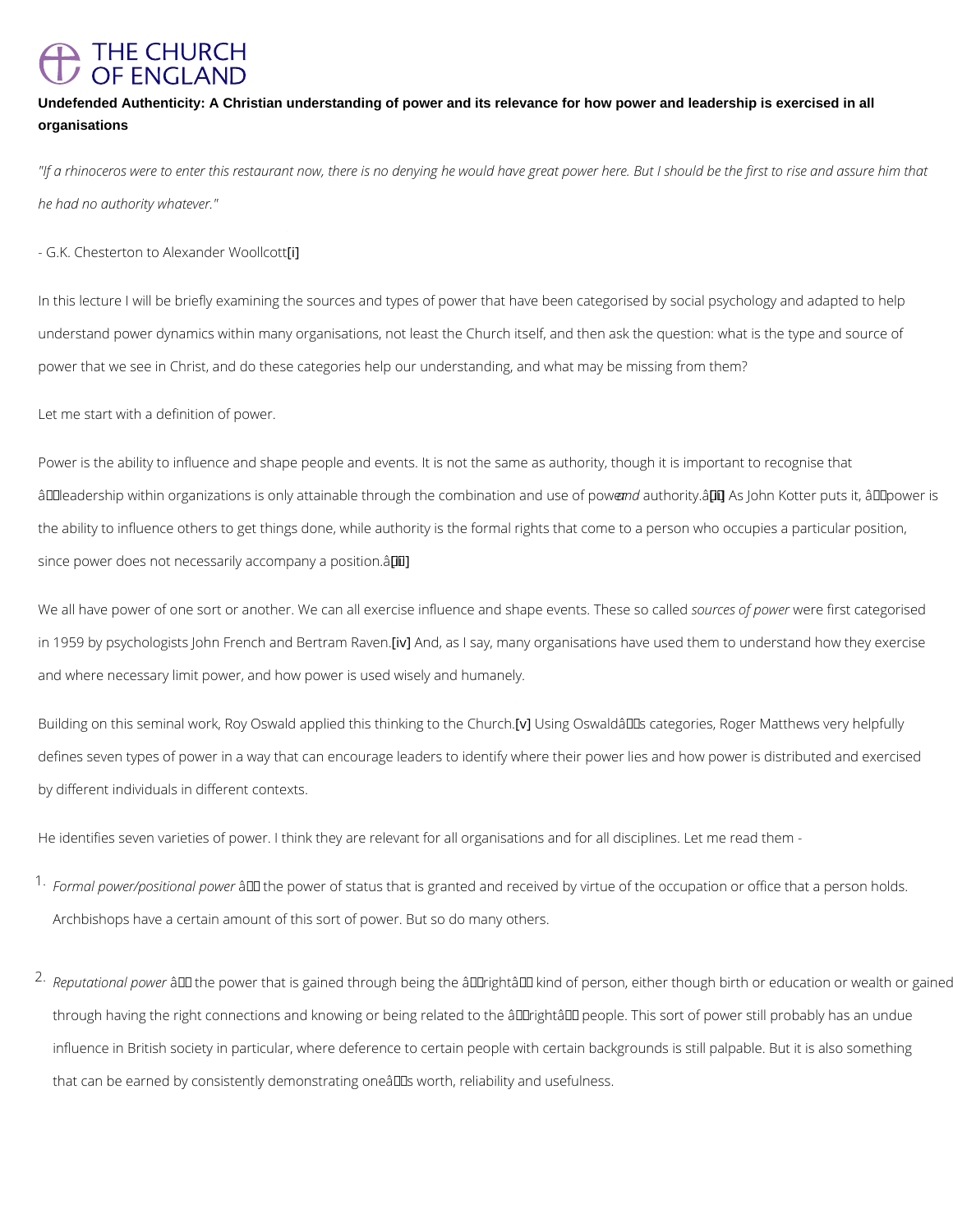- $^3$  Instrumental aped with e power to be able to access and use tools and technologies. This can va household who knows how operate the remote control to being the only person in an organis or access the online bank account. Nowadays, this has some challenging generational aspe the computer works than their parents. Consequently, in these areas they can have more po controls on the smart phone. But children know how to subvert them. And keep it hidden. The Control access certain social media accounts before the permitted age of 13.
- $^{4}$  Power derived f $\hat{a}$   $\text{E}$ th tshkeilpsower that comes from having a unique and valuable gift. This is on might be the sort of power that can be exercised by a musician, a doctor or a professional understand the algorithms that shape so much of how our society functions, they have the power to write them.
- $^{\text{5}}\cdot$ The power of commâten it altsoms not just the ability to access and disseminate vital information persuade. Some people have this gift in abundance, but not necessarily any others. It is da greatest leaders (which  $l$ â $\in$ ™m afraid include the greatest tyrants) usually had this power.
- $^6$  Coalitional  $\hat{\boldsymbol{\hat{w}}}$  wehe power that comes from being part of a significant group. This too can be when used wisely build fruitful and creative coalitions.
- $^{7}$  Power of sanâo€t"iotnhse power to be able to withdraw or threaten to wi[tvhio]Bruatwavisibalthseupppownetrotrorp them. This can be as simple as knowing the combination to a door lock. Or organising the I

These are all powers that various people exercise either on [ whid ir own or in consort with othe Marcus Goncalves in his essay on leadership styles observes that  $\hat{a} \in \infty$ the most successful le simultaneo [wsiliy].  $\hat{a} \in \bullet$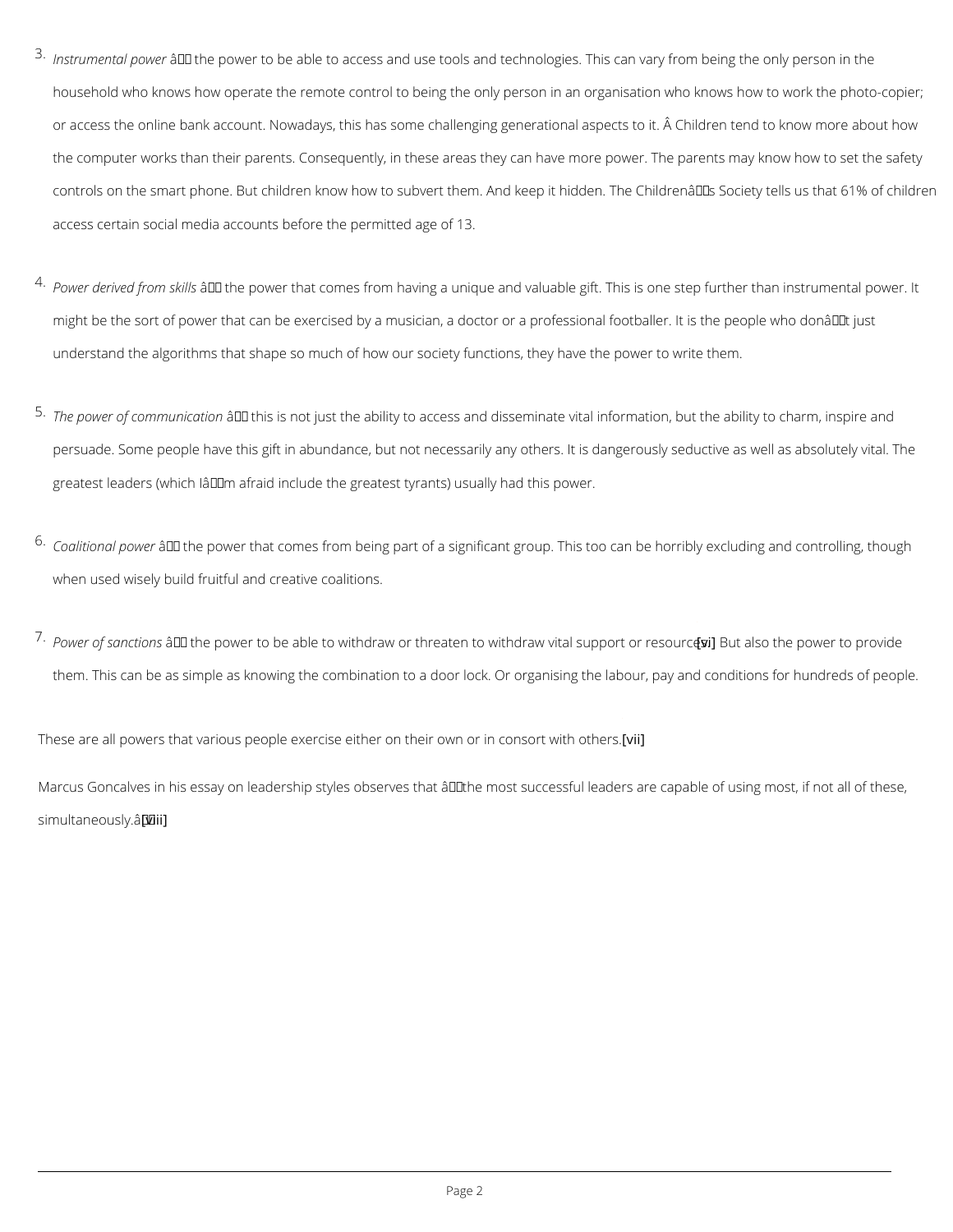However, I speak to you as a disciple of Jesus Christ and a theologian, not a leadership guri we see Christ using these types of power, but what else do we see in Christ which adds to and immediately evident to me and I think of interest and relevance to others, whether they share uses these types of power, but how he often elects to lay them aside. From a formal Christia huge A and very significant formal and positional power. He is, after all, the Son of God. As instrumental power. However, one of the earliest descriptions of the perso**hemio Ciasthet ith ancripture** power. The word kenosis means emptying. It is a theological term that is used to describe Ch [ix] The key text is from Paulâ $\epsilon \tau$ Ms letter to the Philippians where he says that  $\hat{a} \epsilon \in \epsilon$  though he God as something to be exploited, but emptied hims $\mathcal{E}$   $k$ f],Wteakwinig ntehteurfnortmo bhfia, sfloarvea.l $\mathbf{\hat{a}}$ HEorugh the only used once in scripture its meaning is disputed. It is usually assumed that Christ is layin person of the Trinity. But what, as Coakley argues, if this kenosis is not the temporary empt sort of power which is now emptied into humanity, re-shaping all our understanding of power

In the same way we can acknowledge that Christ possessed great power of communication an like-minded followers. He was able to apply sanctions if he needed to. Yet, for those of you silent before those who conspxir]Allangoasitnatlhwinho follow him[xaild]Haanvol**og b**ixntn.aordinary powers to he raise the dead (he is the one of whom people say "ev[exmi)it]hvehewninfelseadnowitthhe his ea worbety ibelmaân€ the terrifying hold of the powers tha**refagseesagiouse hthee**, **phose**weigrs he has

This is not to say that Christ never deploys these types of power, far from it, but if, as we C Christ is found in his passion, death and resurrection (and if this is his supreme act of  $\hat{a} \in \tilde{a}$  to God), then it must be by examining how iChhist peaxses ricoins eats in post importance and re Christian understanding of power, influence and leadership. It is this that demonstrates what we do not entirely leave these categories behind, we have to acknowledge their limitations. I see in Christ, how helpful can they be in describing how those who follow Christ and lead the have to say to other leaders and organisations about exercising power differently?

When consideranc gumphewer that we see in Christ, it seems to me that there are three types of power mission fr

powers that are distinctive to Christ and emblematic of the power of God emptied into Christ

for healthy leadership and a healthy mutuality of leadership in any organisation or communit

1.The power of authenticity

Â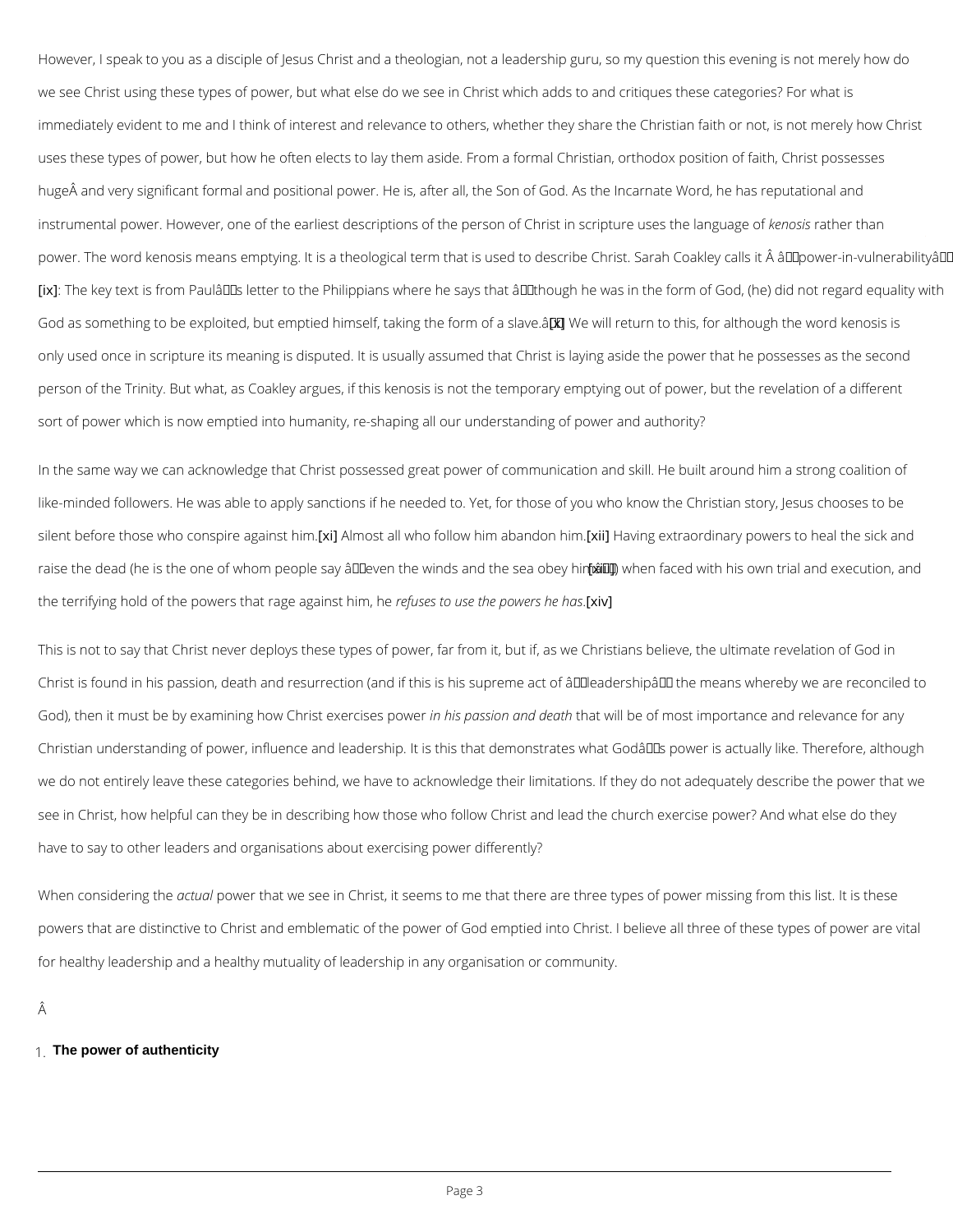Right at the end of the Sermon on the Mount in Matthew chapters 5  $\hat{a} \in 7$ , when Jesus finishe  $\hat{a} \in \hat{\infty}$  because he taught as one who had authority, and xnot as their teachers of the law."

Although the crowds use the word  $\hat{\mathbf{a}} \in \tilde{\mathbb{C}}$  authority $\hat{\mathbf{a}} \in \mathbb{M}$ , and in the context of St Matthews gospel can now judge fo $\mathfrak f$ xhimh beliê  $\epsilon$ e this is best understood as referring to authenticity. What is dif the content, but the fact that what Jesus says aligns with who he is. So, for instand wyithe dif and loving your enemies and praying for thososie sight who persecute the whole of his ministry and especially death. In the words of Bill Hybels, what authenticity means is that there is  $\hat{\mathsf{a}} \in \mathsf{ceconsistency}$   $\mathsf{k}$ and actual pri*[o*xnix**Jas**nê∉Lawrence persuasively argues that it is this authenticity, this alignm between the narrative and the life lived, that made Jesus sox a Auturahce inveicathy districh we phecapite of oe him leadership and one of the greatest sources of a power which liberates and heals. This auther is one of the vital missing ingredients in much discourse about leadership. However, it is als quality in the leaders, be they the person who runs a children's football team on a Saturd commands respect and trust.

Authenticity cannot be fabricated. But those things which work against authenticity can be ro anyone who exercises any sort of power  $\hat{a} \in$  is prepared to submit themselves to those other life and more interestingly being rediscovered and rebranded in many other parts of life. So ideas beyond yourself, read mindfulness. And for examination of conscience when we face up of life, read counselling and therapy.

But it doesn $\hat{a} \in \mathbb{M}$ t much matter what we call these things. But these disciplines of reflection for

Â

# 2.The power of undefended love

Following what was said earlier with regard to Sarah Coakley's description of Christ's step further by also discerning that the kenosis whereby Christ comes to us need not necess of divine characteristics― that are shar[exel;])mioth mheereGlyodhteheâ€ætbhleune print for a perfect humal

revelation of the "humility [oxfxthQuodtiming eCnFatDureManEtel, Coakley says that "Jesus display

the essence of  $[$ dixiiin  $]$ ty  $\hat{a} \in \bullet$ .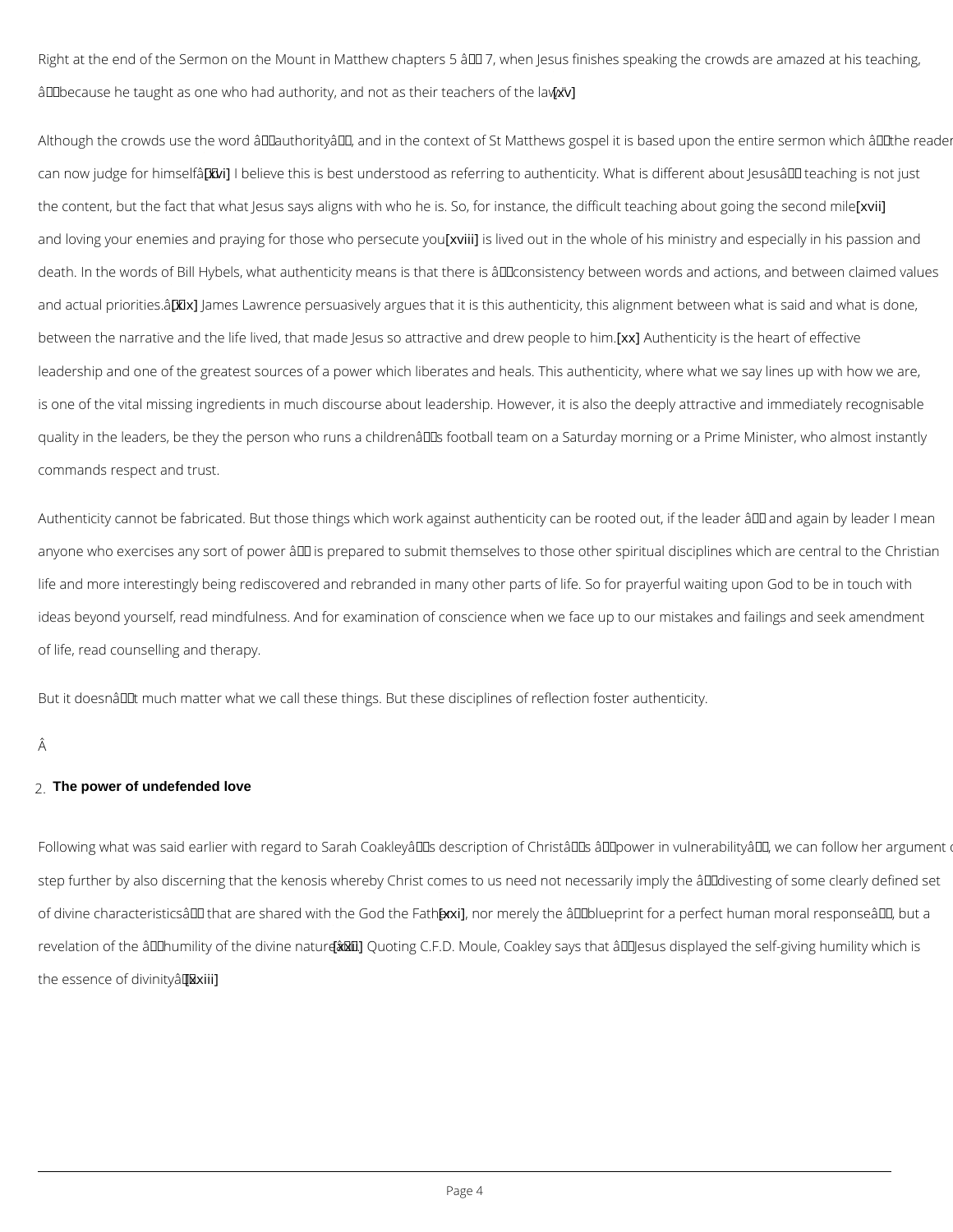This is quite an astonishing claim even for believers. Divinity is humble rather we mat mapto woemfaus undefended Thoiwse also means that we are most likely to see what Coak [exxioi]alltsh a Econtext doifvine vulnerability. This does not mean that power no longer has any power, but that divine power was and which we would normally describe as powerful. Rather, it is an embodiment of the  $\hat{a}$ <sup>+</sup> speaks about in the letters  $t\phi$ xthe Corinthians.

This kind of power is most evident on the cross. The passion and death of Christ is the trium thinking is not the power to overcome sin and evil by the exercise of greater strength or sup absorb and neutralise all that is thrown at it, even death itself. Hence, Change in the same and the cross those who are crucified  $\alpha$  along  $\beta$  and  $\beta$  and  $\alpha$  fight back. The crowds taunt him saying,  $\hat{a} \in \alpha$  He s is the Messiah  $\alpha$ k $G$   $B$  $d$ utâ $\varepsilon$ e is actually saving everyone, by losing himself. He is authentically love that he said should be the mark of his followers: denying the m[sxexliw of beap of wtakitrog kuepe pthoen when everyone else is full of wrath and hatred is the greatest power of all. It is the only way discipleship and therefore the pattern for the Churchâ $\in$   $\mathbb{T}^M$ s leadership. But it also has someth

This sort of leadership is only bearable and only possible if the person who leads is clear at sustained and upheld by the knowledge that they too are loved. For Christ this affirmation ca declares that Christ is the beloved, in who entity the deforme the order and are who leads in ways that are und is the one who is contemplative, recognising the need for rest and refreshment, a person of spent with God, and knowing oneself beloved, that is the wellspring of xmxixÂlsOrry ianyobutholo âter believe in God, time spent re-connecting with the values and ideas that are at the heat of wh achieve.

Coakley describes contemplation as transformative. It is, she says,  $\hat{a} \in \infty$  a special form of  $\hat{a} \in \hat{a}$ nor is its silence a silencing… By choosing to make a space in this way, one â€~practises t God who neither shouts n $\phi x$  xoxbilterates  $\hat{a} \in \bullet$ 

She also points out that it is the simpolets to thing miplante, ward dadds that the world is often imperilled by unreflective models and and and and and and and and and in the world is often imperilled by unreflective mode leadership, and by those who only look at what they want to see. There is rather too much ev

I will let you provide your own examples!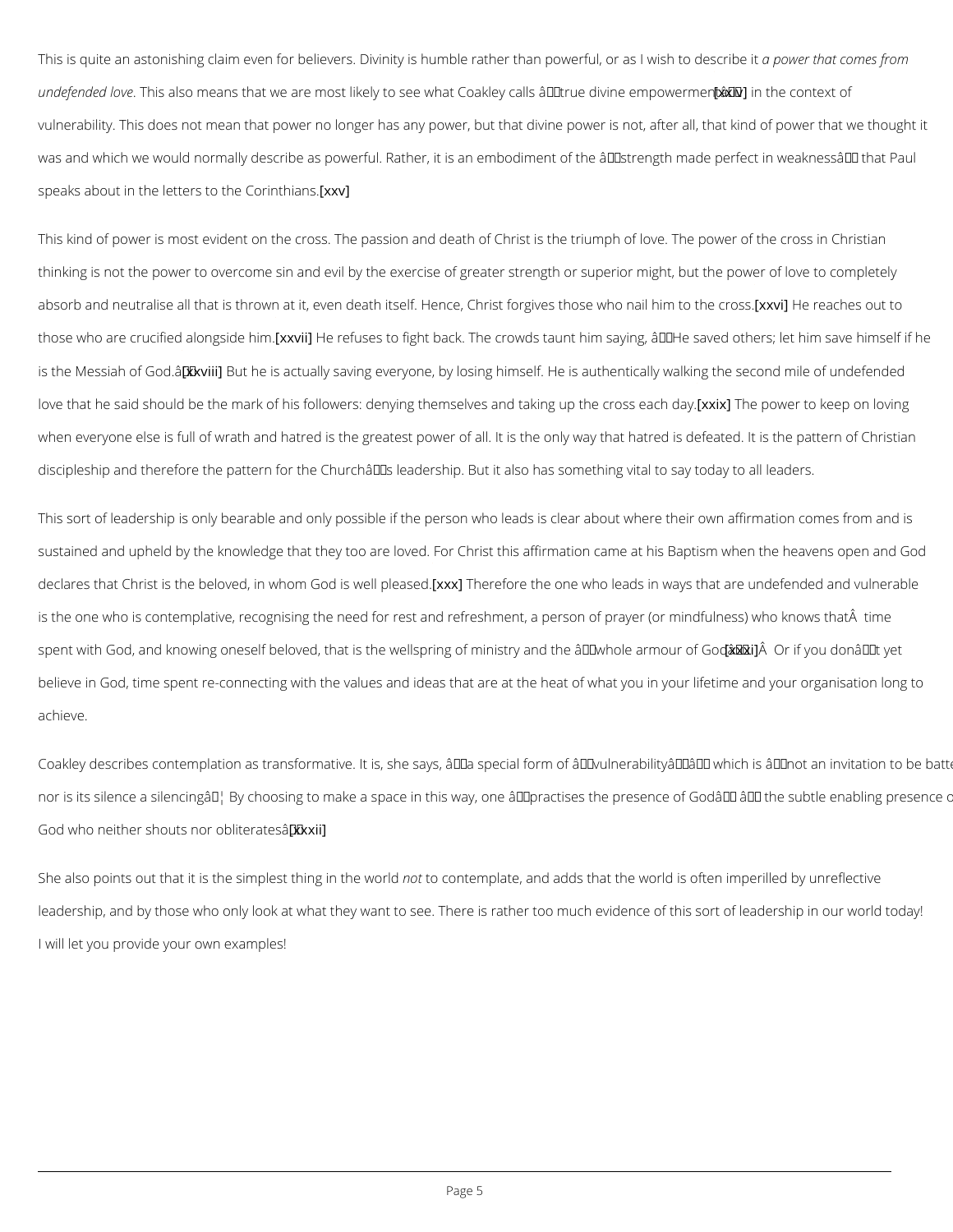In the second book in his trilogy on undefended leadership Walker even [nexfxew]shtad ibia awsa ya oâf that does not vacate the space of leadership, but is able to stand there in openness and vulr and the greatest source of power.

#### Â

# 3. The power of story  $\hat{A}$

I wasn $\hat{a} \in \text{TM}$  t sure what to call this section. I nearly gave it a grander title: the power of an em story of Christ and the way Christ used story, I want to emphasise again the point I was mak undefended love. We see this in Christ, and we see this in lives made holy, changed and tran an embodied narrative. W. H. Auden makes this point beautifully in his landmark religious po

Simon Walker eoah bertmsporary church leaders – and for me, by implicati bline as burt eoafd beradet ohbe is not a super hero, not a person beguiled or seduced by status, fame or riches, not busy or not the adulation of the world, and who sees in Christâ $\in$   $\mathbb {M}$ s undefended authenticity the mode to discern real priorities and work with others for the common good. Decisively, because this time with [Exxximusiviti] is sort of leader knows when to stop as well as when to start. This, more tha contemporary church and most contemporary organisations need to re-learn. Interestingly thi we want, but many of us have only responded by filling it up with something else, be it anoth be an invitation for the sort of contemplation that Coakley speaks of where we allow ourselve at the heat of what we are endeavouring and the affirmation that comes from being focused o

# As Simon Walker puts it:

 $\hat{a} \in \infty$  Leadership has little to do with making lots of decisions, with getting a great deal done. crucial quality we need is the courage to stop. The courage to wait and be still. While everyo waits until she is confid $[exntxi]$ d clear. $\hat{a} \in \bullet$ 

The blessed will not care what angle they are regarded from/

Having nothing [ x ox x vide.

This transparent life, when we are the same person from every angle, is a life of enormous b

of love etched into the transparency and agency of the life we live.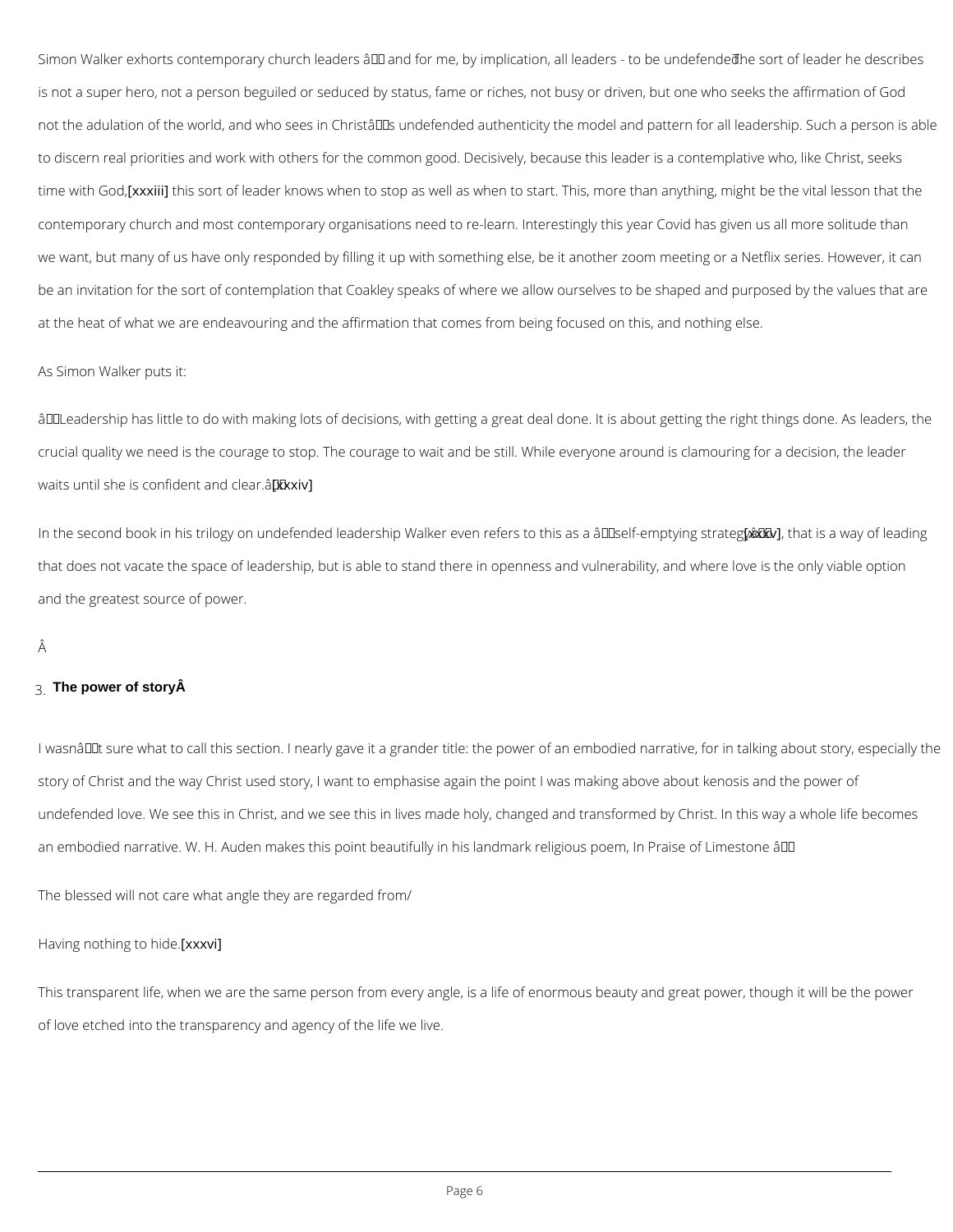But I have stuck with calling it simply the power of story, for stories, and the imagination, v enormously powerful in shaping value and vision, and in changing the direction of a life or a tried to be a storyteller and invited others to do the same. In sharing a vision, I have always

Writing about the incarnation, David Gitari, one of the great bishops of the East African Ang reveals $\hat A$  Christâ $\in$ ™s divinity  $\hat a$   $\in$  œnot so much in mighty acts, though these were important, humble ser[wixxev4 ûi€He goes on: "the essence of Christian revelation is that God has now sp shows all that is knowable aboount the Ghantinset, the incarnate Word, God tells his story in the on language of another human life. This life reveals perfectly what God is like, x to it the seen the Christ that leads us to the source of power, Christ himself.

At a very basic level, we also note that Jesus told stories. His parables (which are riddles c with beginnings and endings) are narratives which open up possibilities, challenge pre-conce demand the listener to enter in. Meaning is rarely obvious or simple. There is no takeaway a You will have as many questions as answers. You need to keep listening and keep following. demanding and transforming. The power is both in the story and the storyâ $\epsilon$  "teller, but also through their following and their openness to be transformed. The story itself and the story te the source of power.

So let me tell you a story. In Greek mythology the story is told of the sirens whose enchanting where their boats were shipwrecked. Odysseus wanted to hear the music of the sirens so he so that, no matter how beautiful the song, he would not steer the boat towards the music. Me wax. However, when Jason sailed the same waters he took the great poet, singer and musicia earshot of the sirens, Orpheus drew out his lyre and played a more beautiful song. Thus they

For the Church of Jesus Christ, we believe that the music of the gospel is the more powerful siren voices of the world. The power of the gospel is not to stamp underfoot these principality song  $\hat{a} \in$  " the music of love itself  $\hat{a} \in$  " deaden and neutralise its music.

Finally, we note that many of the great signs of Jesus $\hat{\mathbf{a}} \in \mathbb{M}$  ministry (particular the washing o

understood as acted parables: stories that convey the meaning and power of Christ himself,

and emulate in our own (changed) lives. This is their power. Supremely, and as this lecture I

and the greatest revelation of the true source and nature of Godâ $\in$  TMs power, is Christâ $\in$  TMs

Paul, that  $\hat{a} \in \text{ce}$  the message of the cross is foolishness to those who are perishing, but those

Corinthians 1.18)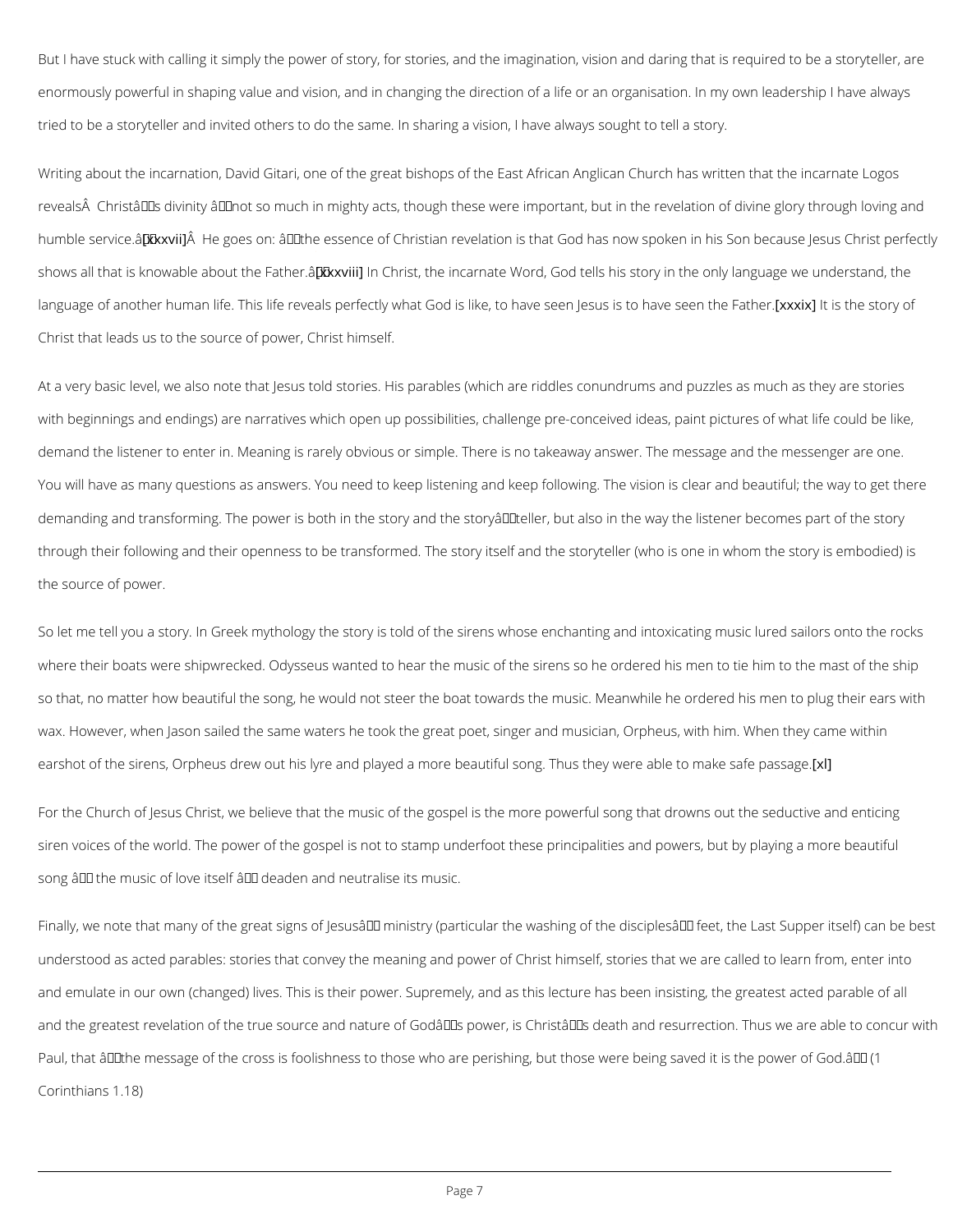But even without the intense theological underpinning of this approach to power, let me quot of story as vital in the development of contemporary secular thinking about leadership â $\bm{\epsilon}^*$ 

 $\hat{a} \in \infty$ The new management paradigmå $\in$ ¦ shouldå $\in$ ¦ be quite simple; one that has been fuelling proven to be effective with all cultures across the globe, and people of all ages, especially i have to tap into the power of  $\hat{\epsilon}$  imagination! In this new century, successful leaders will have stories (that's why we like books, movies and theatre), but we must invariably place stori excess of those attributes with stories. We always have a story for why we must pay the high Apple computer, for a higher cost FedEx shipment or skyrocketing tuitions at colleges and ur have leaders that knew how to tell their story, not only to their peers and subordinates, but celebrity in the process. Therefore, it is my belief that today  $\hat{a} \in \text{TM}$ s leaders must possess the eighth type of power (actually, why not?), but to convey, at least for the time being, that the information should be the predominant types of power leaders should master. No longer do le the contrary, in a business world full of deceit and greed, unless leaders have a [g biod story

Well, I am advocating an eighth type of power  $\hat{a} \in \hat{m}$  and a ninth and a tenth: the power of auth of story. In fact, it is these three types of power, the ones we see so clearly in Christ, that of power and how that is exercised within the ministry of the Church. And if you will forgive challenges facing the church that have been revealed by the recently published Inquiry into and undefended love that will be most likely to change a culture that has at best been compl abusers, more concerned with its own reputation than justice for those who have been so dee

But this will also be true, as Goncalves, articulates, for every organisation. We need to thin

Â

# **Conclusion**

There is no love in the seven types of power identified by French and Raven. They can be ex (and we certainly see this exemplified by Christ) but love itself, and the supreme power of self-

his power to impose his will klum and power eof love is always an invitation (even if its compellin

In all walks of life, we know love to be the greatest power of all. On the night before he died

and to love others in the same way th[axtlihīne]hhsadwans vheod with heny would change the world. He not c

greater love than to lay down one  $\tilde{a} \in \mathbb{TM}$  dife of whe difference what this sort of love looked like.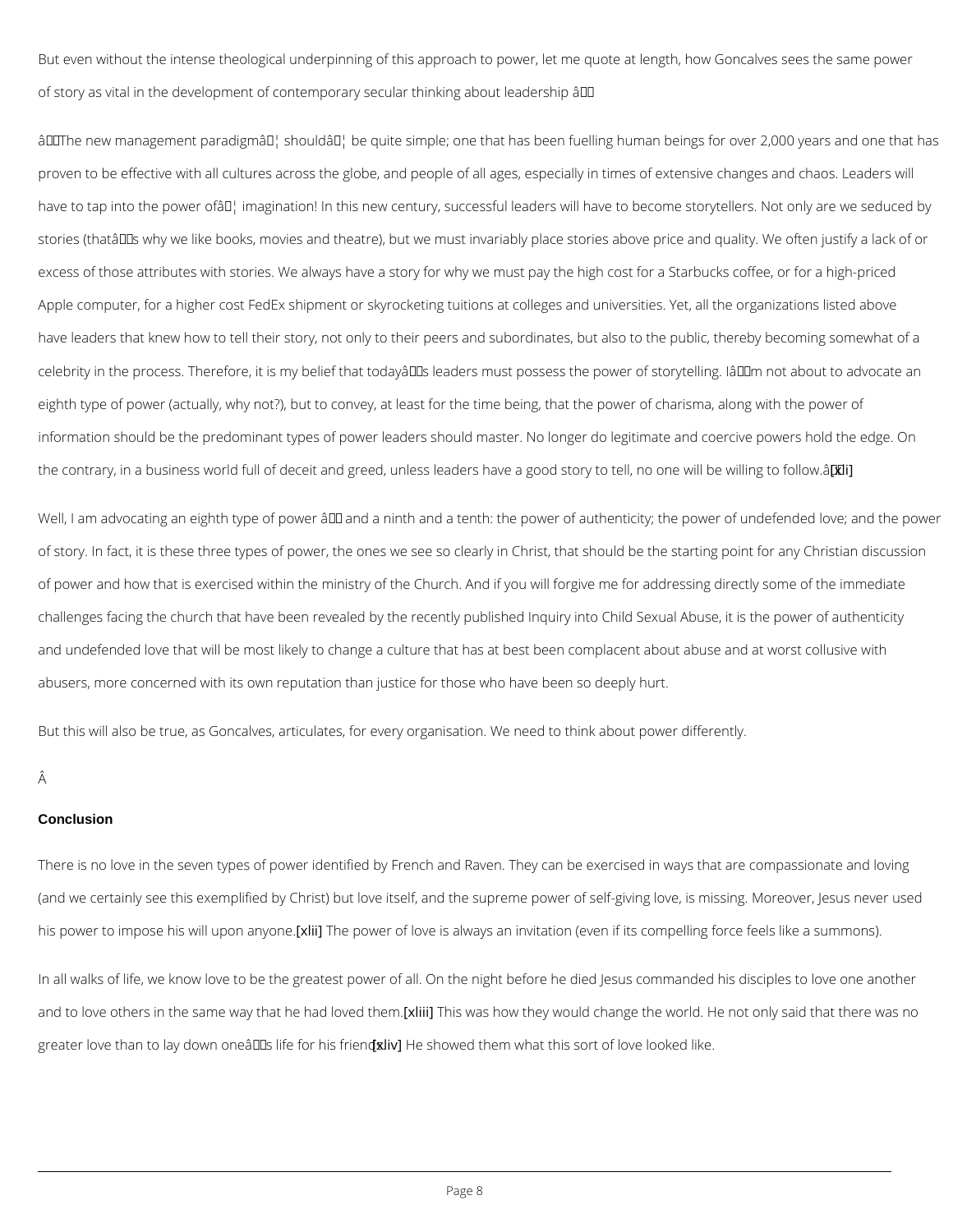It seems strange that most contemporary, secular thinking about power and leadership neglee dynamics of how love empowers and directs through the authentic vulnerability of self-giving leadership and power should make the same mistake. I hope in this lecture to have opened u research and thinking. It enables us to concur with Julian of Norwich whose own profound ref nearly 700 years ago, to conclude: â€oellyove was his meaning.―

Â

Â

- Â
- Â

[i]I have not been able to track down a refeb $\epsilon$ om enofor Gt.hKis Cwheels-thenrown a

[ii]Marcus Gon $\tt t$ ælavdeesr,ship Styles: The Power to Influence Others, International Jounnal 4 of A Power , Appiness and Science , Science , Science , Vol. 1 Auntonal 4 of A Power , Vol. 2013 Appines , Vol. 2013 Appiness Pg. 1.

[iii]John KoPtbewrer and InfNueewncYeork City, NY: Free Press, 1985, Pg. 86.

[iv]See French, J.R.P., & RTakwenb, aBses(1o9f59).  $\phi$  cimal Dpo Covaernt, wrigShtud(ieeds.) in SocAinah PAcrober, MI: Universi Michigan Press. Referring to them as â€~bases of power' French and Raven identified fiv person has the formal right to make demands, and to expect others to be compliant and obed ability to compensate another for compliance. 3. Expert  $\hat{a} \in 4$  this is based on a person's high result of a person's perceived attractiveness, worthiness and right to others' respect. 5. Coe punish others for noncompliance. In 1965 Raven added an extra power base: Informational â information that others need to know. Later writers added: Connection or Networking - where simply acquaintance with a powerful person.

[v] See Roy O B www. book, A nalysis of a, CA olnogame glast to trute, 1981

[vi]Adapted from Roger AM lætat de wsship workshop for the Diocesan Bishops of Embu, Kirinyaga, M

2016, Keep Watch Over Yourself, Take Care of the Flock (Acts 20.28) Leading QuPs el 27. Lea

[viiRoger Preece has also written about these sources of power, describing them as positional

knowledge, experiential, spiritual and celebrity (=reputation). Although he doesnâ $\epsilon^{tm}$ t attribute het doesning to any obviously using the isotopic metallisty using the isotopic metallisty of the isotopic metallisty usi

Oswald's analysis. SUenedkanogteam dPimege caen,d Using Power: Leadership, wGithoret Boooorkspt2l0g1Your '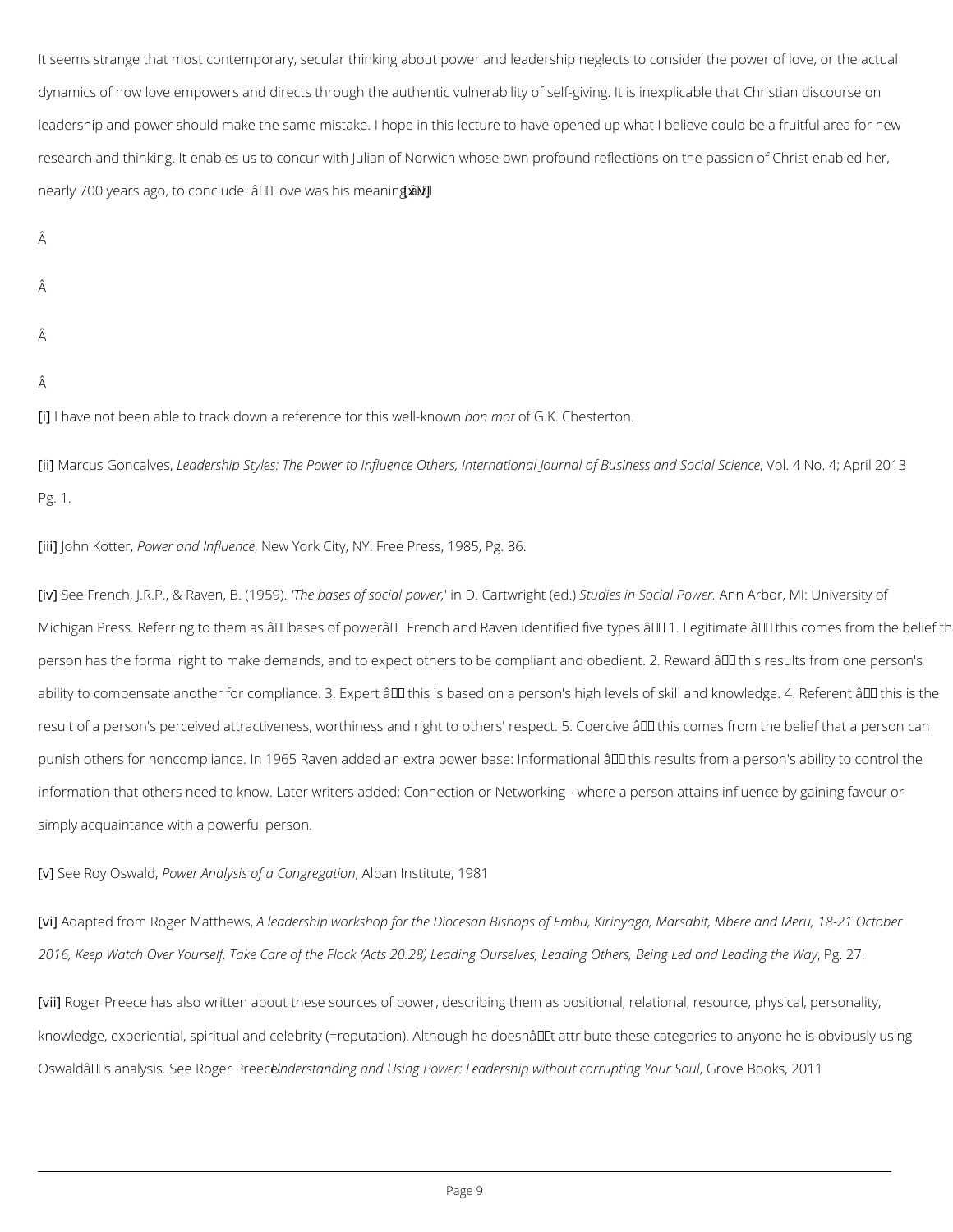$[viii]$  oncalves,  $Pg$ . 2.

[ix]Sarah Co&Plolwegy;s and Submissions, Spirituality, BPP  $\dot{a}$  cllowsoelph Pyuatonics hGiengde2r002, Pg. 5

[x] Philippians 2. 6-7 (NRSV)

[xi] esus is silent before the High Priest (Matthew 267.63) He refuses to answer Pilate (John about the nature and source of power.

[xiiAfter Christ's arrest in Gethsemane, Mark tells us that "all of them deserted him a

[xiiiMatthew 8. 27

[xiv $\mathsf{p}$ n the cross Christ is derided by onlookers (Mark 15. 29), by the scribes and chief priest are crucified alongside him (Luke 23. 39) but he does not act, rather allowing himself to be a

 $\left[x\vee\left>{\tt M\atop\!}\right]$  atthew 7. 28-29

[xvi]Eduard SchweiezeGrood News Accord, nSgPtOoKMat9t7h&,wPg. 193 (and unlike the version in Mark w as a self-evident fact: see Mark 1.22)

 $\left[ x \vee i \right]$  atthew 7.41

 $\left[ x \vee i i M \right]$  atthew. 7. 44

 $\lceil x \rceil$  ill Hy Dealrse, to be Differstand II, 1994, Pg. 12

 $[x \times \hat{\beta} \in \infty$  Why else did a woman who had lived a sinful life dare to burst into a dinner party of over his feet? (Luke 7. 37-50). Why did a blind man cry out over the dismissive crowd,  $\hat{a} \in \tilde{a}$ Because they both saw in (Jesus) someone they could trust.― James Lawrence, Growing Le Bible Reading Fellowship, 2004, Pg.180

[xxi\$arah Coakley, Pg. 9

[xxiiS]arah Coakley, Pg. 10, quofFiongthCe.nFRDe.flMeotuilœn,s on Phiilnip\oVi.aWh.sG2as5q-u1e1 and R.PApoMsatotlino (Heio

```
and the GoGpænd Rapids, Eerdmans, 1970, Pg. 264
```

```
[xxivgarah Coakley, Pg. 32
```
[xxv2 Corinthians 12. 9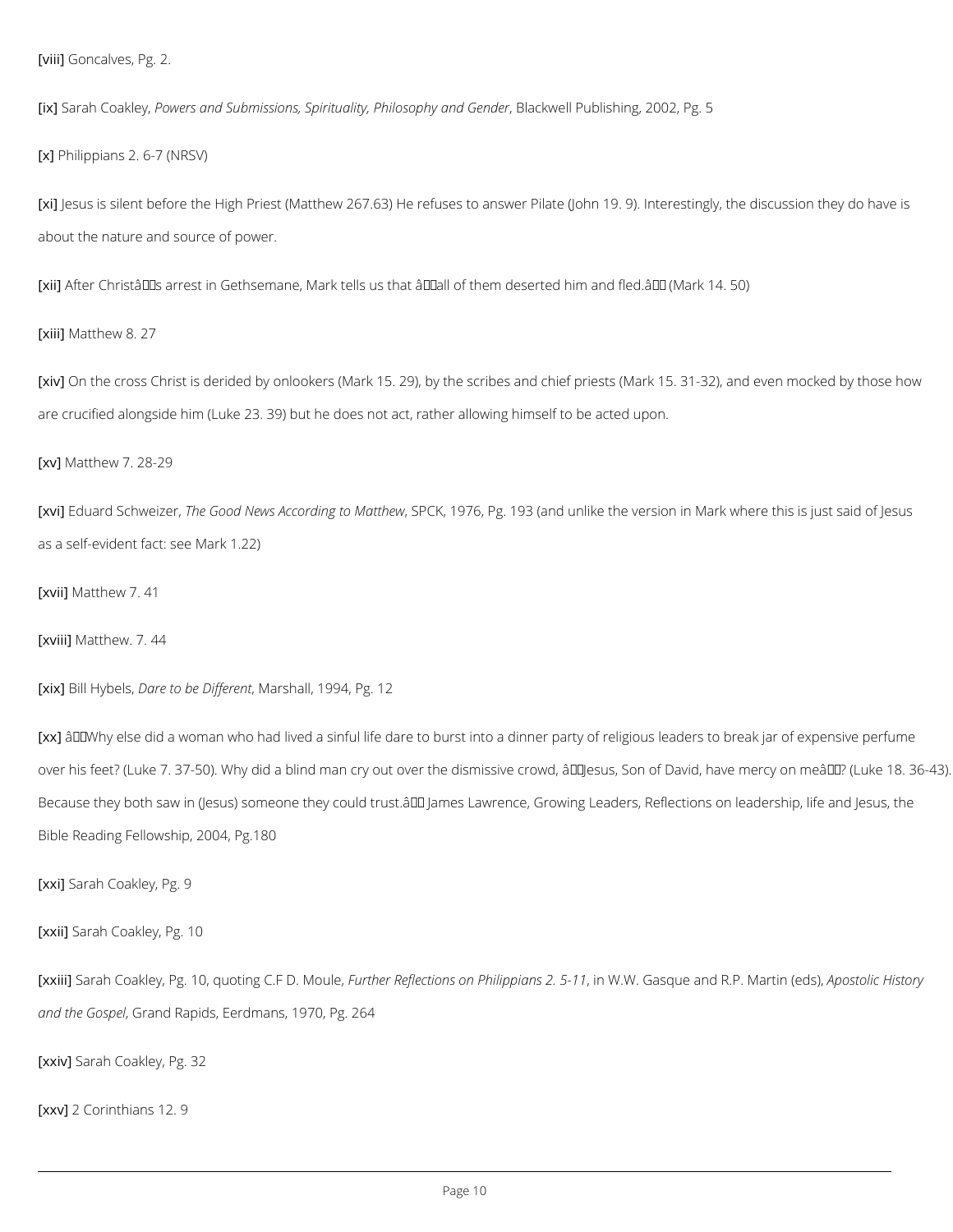$\left[$  x x v iL u k e 23. 34

 $[xxv$ ii  $]$ uke 23. 43

 $\left[$  x x v i i  $\mu$  k e . 23. 35

 $\lceil x x i x \rceil$ uke 9. 23

 $[xx \times M$  ark 1. 11

[xxxil] am always amused that this striking image used in Ephesians 6. 10 â $\epsilon$ " 17, the â $\epsilon$ œbel shield of faithâ $\epsilon$ ¦â $\epsilon$ • etc. that sounds like you are so well protected actually mean that to th that actually leave you undefended to the world but overflowing with the power of love. This the Spirit at all times in every prayer and supplicationâ $\epsilon$  (Ephesians 6. 18). It is only throu that we are able to face the torments and trials that oppose us.

 $[xxxi]$ oakley, Pg.35

[xxxiiS] alger Mark 1.35, the astonishing and radical priority Jesus gives to prayer.

[xxxivS]imon P Wlad kading out of Who You Are; Discovering the SePcinganta of Eldicteiofenscle2d00LeaPdge.rs1h2ig

[xxxvS]imon P Wladkaeling with NothinTghteoULnodseef,ended Le,ableam, aThriElocogy ogy Partners, 2011, Pg. 342

 $[xxxvW]$ . H. Aude $M$ n, aise of Lime $\&$ sotld  $B$ eted Shorter Poems 1927-1957 , Faber Ltd, 1966, Pg. 241

[xxxviD]avid M. Bsetsaprojnsible Church Aloetaid per Blub polishers, 2005, Pg. 137/138

[xxxviDiavid M. Gitari, Pg. 139

 $[xxxi\$ Bee John 14. 9

[xl] See Apollonius (translasRonHaumdeth) e Golden Fleece 1998 e @Argiondaluuthicae), sity Press

[xliMarcus Goncalves, Pg.3

[xliigee Keith LFaimding your Leade SSPhO K, S2011e2, Pg. 56-57

[xlii**j**] ohn 15. 12

[xlivJohn 15. 13

[xlv**J**ulian of NRsewiedhations of DiTvrine Liboton Wolters, Penguin Books, 1966, Pg. 211